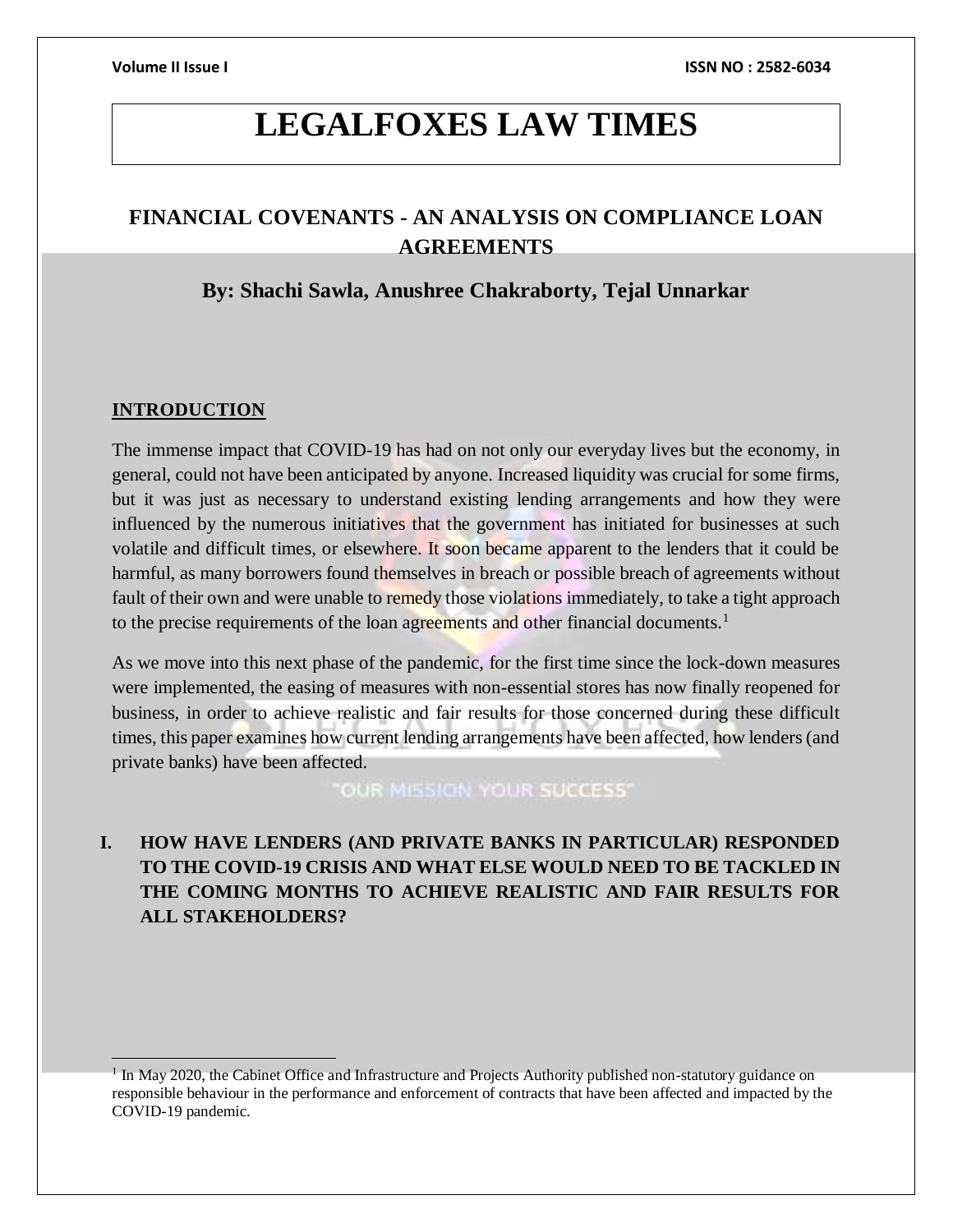$\overline{a}$ 

### **FINANCIAL COVENANT' IN THE LIGHT OF COVID-19**

Historically, lenders have depended on a range of financial agreements to enable them to monitor the borrower's financial condition and to recognise signs of suffering at an early stage and offer them a seat for restructuring negotiations. However, the lenders have increasingly abandoned some of the protections provided for under financial agreements. Each borrower uses a list of financial agreements to warn lenders about the deterioration of financial results. If these deals are breached, lenders may bring a borrower to their table in order to address issues of general or inefficiencies. As a result of the measures taken to tackle the pandemic, several corporations have experienced a significant and sudden decline in sales that will impact businesses' ability to fulfil performance covenants.

 There are also concerns around value covenants. And, several companies have had, or will soon have, to ask their lenders for waivers of some or, probably, all of the financial covenants in their loan agreements.

Financial agreements broadly measure the reliability of the lender or the performance of the business that serves the loan through the credit contract. Covenants are designed to measure the value of the protection of a lender against an appraisal of value on a given day, while covenants over a period of time look back or forward to see if the borrower's company showed signs of stress. COVID-19 has differently affected each sector. For some, such violations can take place as recession continues and sanctions can modify or ultimately quickly adjust. Certain firms are either in default or are not due to a loss quite soon as financial arrangement breaches. In such a complex situation, the dilemma both for lenders and borrowers is to control or prevent such violations.

### **THE PANDEMIC'S POTENTIAL EFFECTS ON FINANCIAL COVENANTS (BREACH)**

### **OUR MISSION YOUR SUCCESS'**

For example, if a wealthy real estate borrower is bound by the following financial covenant stipulated in his loan agreement: to guarantee that the value of his real estate is z-times greater than the debt he lent, this agreement was now intended to deal with a borrower who made a bad investment decision on real estate or otherwise mismanaged that property. If the property falls in value — maybe because of a fire or because the land creditor plans fall through — then a financial covenant may be violated.<sup>2</sup>

Almost inevitably, a breach of agreement causes creditor banks to announce a special form of breach of contract called a Case of Default. Financial covenants come in two forms:

<sup>&</sup>lt;sup>2</sup> Leibniz: A Contribution to the Archaeology of Power is out with Edinburgh UP in 2021.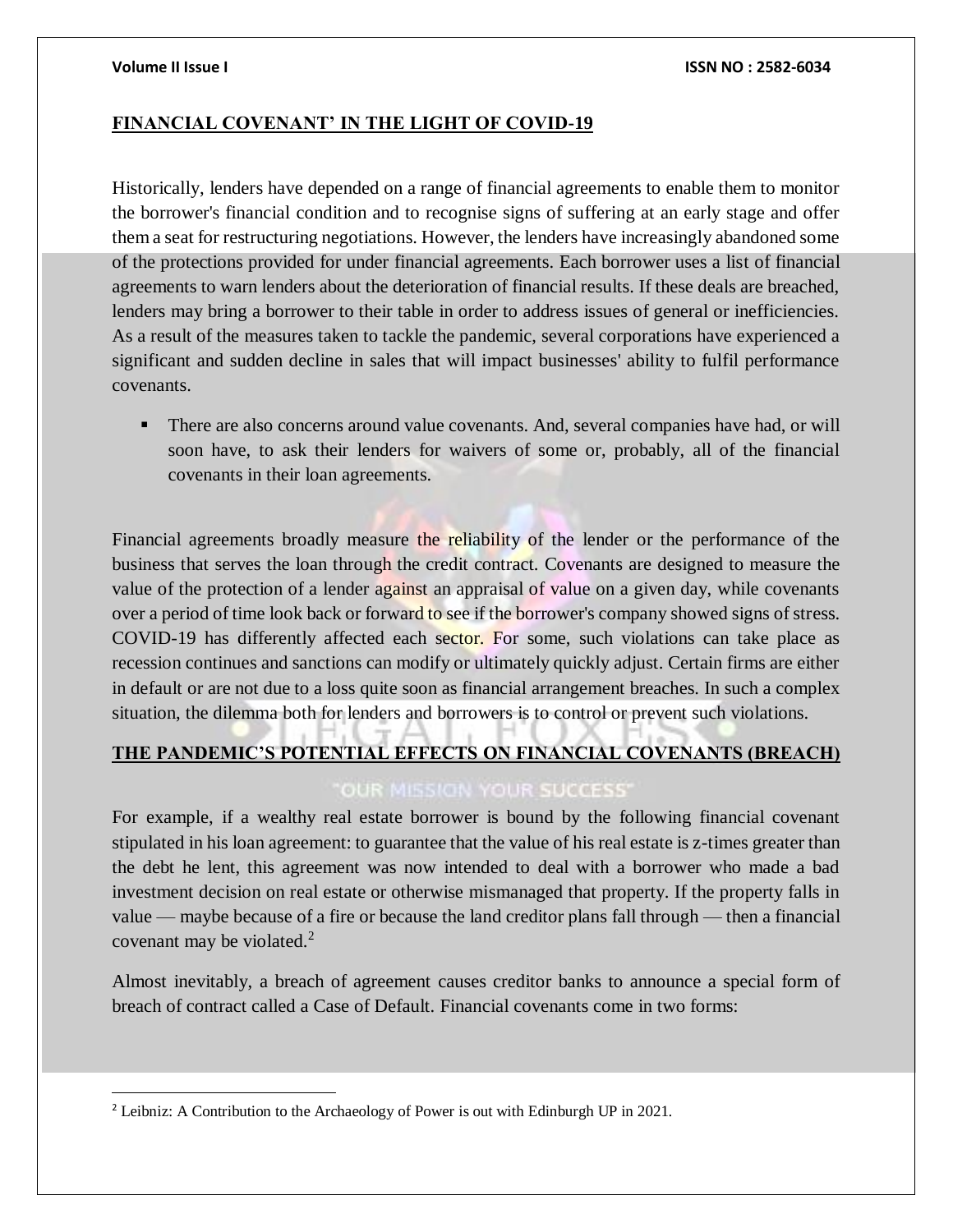- "Maintenance covenants" implies that a breach is an event of default triggering immediate repayment of the debt.
- "Incurrence covenants" implies that the borrower is restricted from taking up new debt if by doing so the borrower would breach a covenant.<sup>3</sup>

Although it is common for banks to negotiate a restructuring at this point, they are moving into the negotiation, speeding up the process. Acceleration can mean that banks will become entitled to interrupt all potential borrowings and claim repayment of all current borrowings.

### **EXCEPTIONAL ITEM: COVID 19**

Carve-outs in definitions of financial covenants typically allow "exceptional items" to be put in and their scope is usually not exhaustive. It can include language along the lines of, "means any material items of an uncommon or non-recurring nature representing gains or losses including gains or losses that occur on ...,"<sup>4</sup> followed by a non-exhaustive example list. Therefore, the concept of exceptional items is usually subjective, which can be very critical as deciding what constitutes an exceptional item can have an effect on compliance with the covenant and affect the trust of creditors, public statements, and auditors involved in assessments. The shock associated with COVID-19 is (or, ideally at least, would be) rare or non-recurring in nature while deciding on the magnitude of such changes poses an unparalleled obstacle. The full effect of the pandemic must be quantified and effectively portrayed by creditors, according to the real underlying financial results and market role.

- a. Infringement of any payment duty and/or other covenants (after the expiry of any applicable grace periods), including
- b. financial and notice covenants or failure of any representation to be right in all material respects when rendered may cause a default case under the appropriate lending documents.

### **PRE-EMPTIVE STRIKES:**

Borrowers and lenders (especially private banks) will be required to review their lending paperwork in order, among other things, to review the financial agreements, recovery periods, and potential clauses in respect of breaches of assurances and guarantees, obligations and clauses for notice, taking into account the fact that these complicated pro documents are being resolved.

1. EBITDA is the most popular financial performance metric as it is the best proxy for cash flow profit and loss account production. EBITDAC (Earnings before interests, taxation, depreciation, amortisation and COVID-19) is the concept of the attempt to reach a company's COVID-19 adjusted cash flow capacity<sup>5</sup>.

 $\overline{a}$ <sup>3</sup> COVID-19: Managing Financial Covenants in a Downturn, dated 24 March 2020

<sup>4</sup> COVID-19 Practical Considerations: Impacts for borrowers on financial reporting and covenants, Arthur Cox

<sup>&</sup>lt;sup>5</sup>Key steps organizations should follow in order to avoid potential breaches of financial covenants.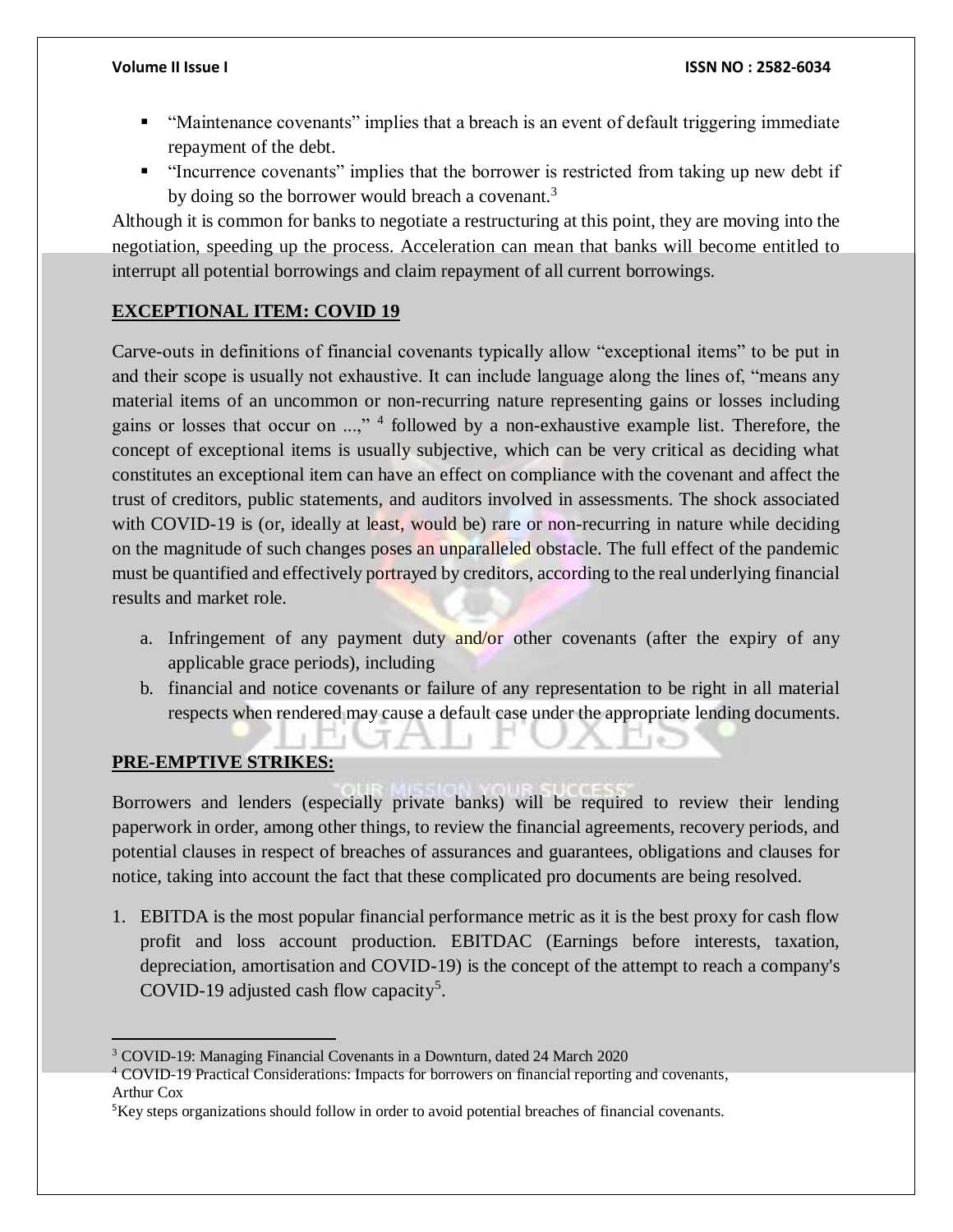- 2. In order to decide whether the additions (such as cost savings, synergies, or other accepted initiatives) can be introduced to mitigate the size of the collateral effect resulting from decreased net income or EBITDA, borrowers and lenders must carefully review their financial arrangement (such as consolidated net income and consolidated EBITDA and related terms) in loan documents.
- 3. Implications outside conformity with the financial arrangement include contractual conditions for asset sales and exceed cash flow, some treaty settlements (such as additional obligations and incurrences of obligations) and likely price deductions.
- 4. Investors and their owners must accept precautionary equity injections to ensure compliance with the arrangement and assign the same profits as equity amounts in the resolution of the breach of the arrangement as potential exceptions or changes to covenants which are likely to be overridden.<sup>6</sup>
- 5. Although exemptions and changes can be beneficial for possible non-compliance with one-off contractual arrangements for borrowers, borrowers in directly affected industries with some unique issues may need to try to reinstate their covenants and other loan agreements clauses or seek alternative financing.
- 6. Borrowers and lenders will also have to scrutinise their loan agreements and review any financial arrangements (including financial conditions descriptions), lengths of grace and any clauses for breach of obligations, liabilities and requirement of transparency in such documents, among other matters.

### **II. WHETHER FORCE MAJEURE EVENTS AS THE ONGOING PANDEMIC CRISIS, I.E., COVID-19 TYPICALLY GIVE ANY RELIEF FROM REPAYMENT OBLIGATIONS?**

If a borrower reaches a loan agreement, he agrees with certain terms and conditions which must be complied with by him to continue such a loan in compliance with the negotiated conditions, one of which is a financial agreement. Financial covenants are designed so as to make it possible for the lender to weaken the borrower's financial power. If these contractual agreements are broken, the creditor may contact these creditors to fix contractual problems and loss. The financial arrangement is usually an arrangement to which the creditor intends to represent "more reasonably" his underlying business results.<sup>7</sup> Although designed to improve the borrower's motivation to take action to avoid negative results in its corporate finance. These pacts allow the lender, if the borrower cannot or does not take steps to fix the situation, to take compliance

6 I*n re IBP, Inc. Shareholders Litigation*, 789 A.2d 14 (2001

 $\overline{\phantom{a}}$ 

<sup>7</sup>A. Hayes, *Covenant, <*[https://www.investopedia.com/terms/c/covenant.asp>](https://www.investopedia.com/terms/c/covenant.asp), last accessed on 20/09/2020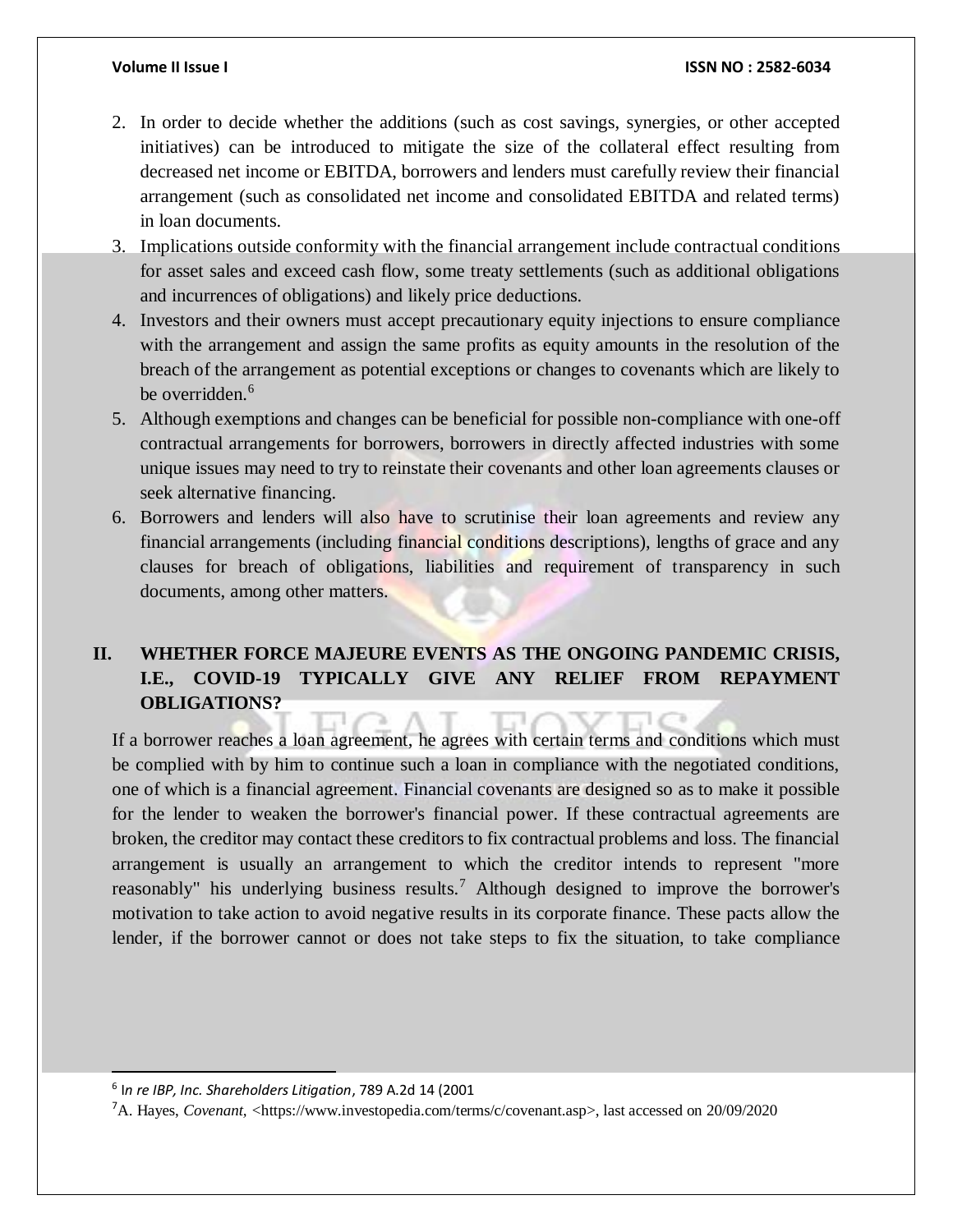measures.<sup>8</sup> If such an arrangement is breached, the lenders shall have the right to use a draconian right, i.e. immediate refund of all loan obligations, to revoke this duty from the applicant.

Covenants in loan agreements are broadly divided into 2 categories<sup>9</sup>:

### **AFFIRMATIVE COVENANT**

A positive agreement is a provision requiring the creditor to take certain measures. A positive agreement is a provision. For example, maintenance of certain insurance levels, provision of a copy of financial statements, prompt maintenance of account books, etc.

If an affirmative agreement is violated, an absolute default is generally presumed. Some agreements which include provisions that allow the creditor that correct his violation for a certain grace period. The lenders shall alert the defaults if not resolved and request the repayment of the main amount and its interest immediately.

### **NEGATIVE COVENANT**

The creditor shall not conduct or refuse to perform any acts that will impair its reputation and the ability to repay its current obligations. The most popular example is to hold the financial ratios equal. For example, lending structures require a debt-to - equity ratio and a certain proportion of capital expenditure, so the borrower should not burden himself more than he is willing to afford to do.

Then there are **bond covenants,** which are made for the protection of the interest of both the parties and are the bond's indenture, which is the binding agreement or contract between two or more parties. In case of a default in the bond covenant, it is to be treated as a technical one and its common penalty is the fall of the bond's rating by credit rating agencies which will affect the goodwill of the borrower & will shift the potential investors and it may also result in mounting issuer's borrowing costs.

For instance, **Moody** is one of the major credit rating agencies in the United States which indicates the consistency in violation of covenants In May 2016, Moody's reported a decline in covenant quality to 4.56 from 3.8 out of 5, (with 5 being the worst). The downgrade is attributed to a high amount of junk bonds being issued, ones with strict covenants that are easier to default.<sup>10</sup>

### **BREACH OF COVENANT & INDIAN ACCOUNTING STANDARDS**

<sup>10</sup> *Ibid.*

 $\overline{a}$ 

<sup>&</sup>lt;sup>8</sup> The COVID -19 Effect on Covenants, [<https://home.kpmg/uk/en/home/insights/2020/06/impact-of-covid-19-on](https://home.kpmg/uk/en/home/insights/2020/06/impact-of-covid-19-on-financial-covenants.html)[financial-covenants.html>](https://home.kpmg/uk/en/home/insights/2020/06/impact-of-covid-19-on-financial-covenants.html) last accessed 20/09/2020

<sup>9</sup> A. Hayes, *Supra* note 1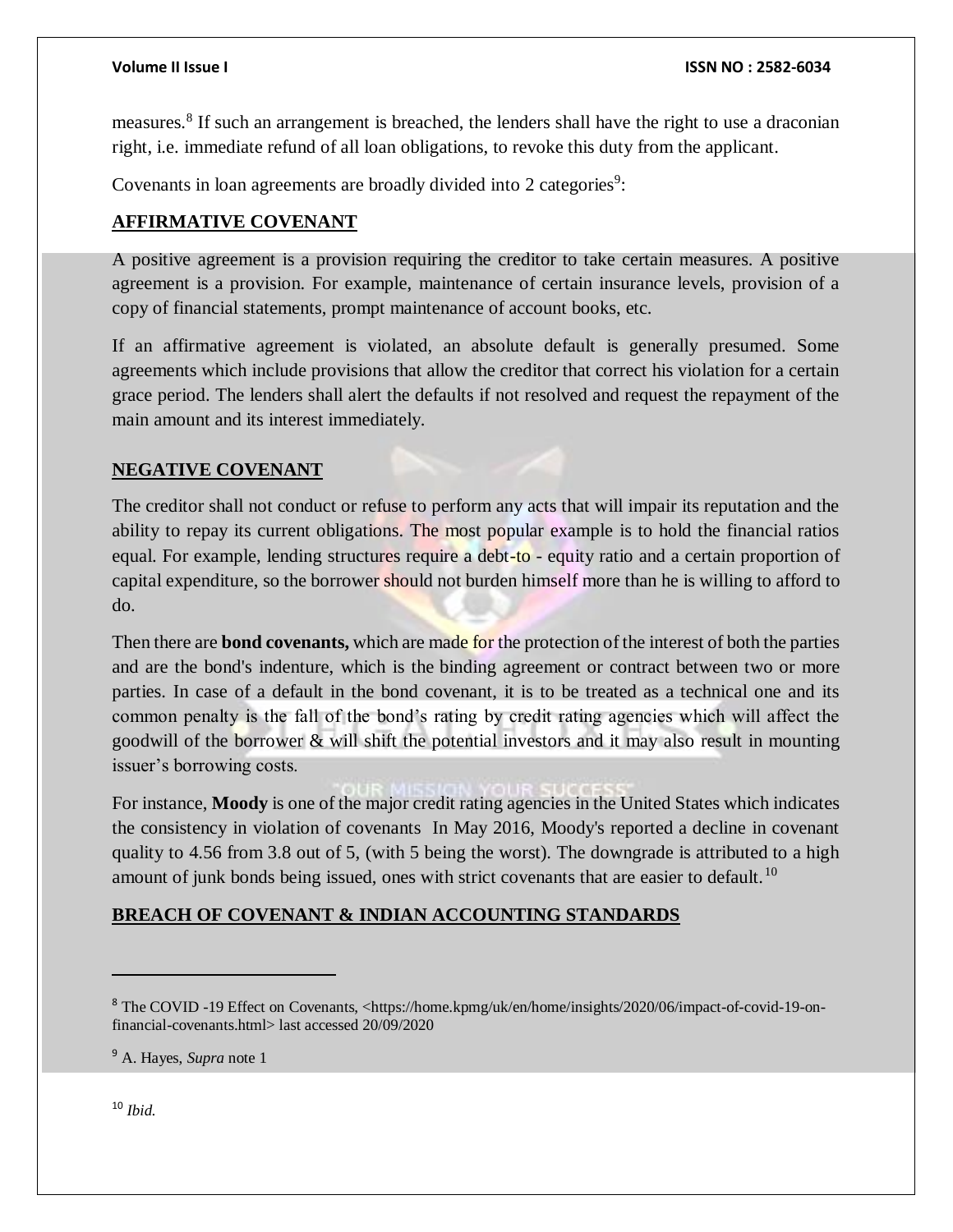Generally, violation of these covenants gives autonomy to the lenders to demand early repayment of the debt. So to avoid such abrupt contingent liability, borrowers must consider taking measures to identify whether it can or should draw on existing available debt commitments, whether the conditions to borrowing have been satisfied or whether it would be prudent to proactively seek waivers in advance. $11$ 

The financial arrangement terms and conditions of the loan agreement have little at all to do with the present accountable scheme, which is practiced by the borrower until the Indian Accounting Principles are adopted in compliance with MCA's proposed road map. The situation of breach or violation of financial agreement shall, until the Ind-AS or IFRS are applicable, differ from categorization to ratios and balance sheet power, which will sooner or later affect this liability.

One of the applicable references is Ind-AS 1, i.e. a submission of Financial Statements under which a long-term loan arrangement is broken under respect of some material transaction, and the loan is to be regarded as an existing liability that is again the discretion of the lender not to demand the credit in the next 12 months. The shared understanding of the party in ensuring compliance with the provision is determined what constitutes a 'material understanding'.<sup>12</sup>

### **IMPLICATIONS OF CORONAVIRUS ON CONTRACTS**

The global spread of the Covid-19 epidemic has seriously affected virtually all sectors and shaken the global financial sector. Small businesses suffer adverse consequences and many have filed bankruptcies. And the largest corporations have warned of the adverse situation created by the Covid-19 pandemic. Disruptions in supply chains' continuing to impact production units and the demand for goods and services was reduced as many transport management measures were placed in place to break the virus chain, and it is clear that the earnings produced in the near future will decrease considerably.

The borrowers are going to face greater difficulty in the compliance with any loan agreement obligations including financial covenant and would try to meet the existing obligations by arranging another source of debt financing and thus increased risks for lenders as well as borrowers. The arrangers of debt financings will need to examine the risk associated with Covid-19 on the business of the borrowers with enhanced due diligence including the potential risk involved in the business supply and customer's credibility. It's practical for the borrowers as well as lenders to closely scrutinize and review terms and conditions in their debt agreements or contracts, any financial covenant involved among other things, grace periods, and penalties for breaches of warranties and conditions and notice obligations in such arrangement. Terms like "consolidated net income" and "consolidated EBITDA will have to be considered in the financial

<sup>12</sup>CA A. Agrawal, *Supra* note 5 at pg 2

 $\overline{a}$ 

<sup>11</sup>CA A. Agrawal, *BREACH of Covenants of a Loan – "Classification change" under Ind-AS* [<https://taxguru.in/finance/breach-covenants-loan-classification-change-indas.html>](https://taxguru.in/finance/breach-covenants-loan-classification-change-indas.html) last accessed 20/09/2020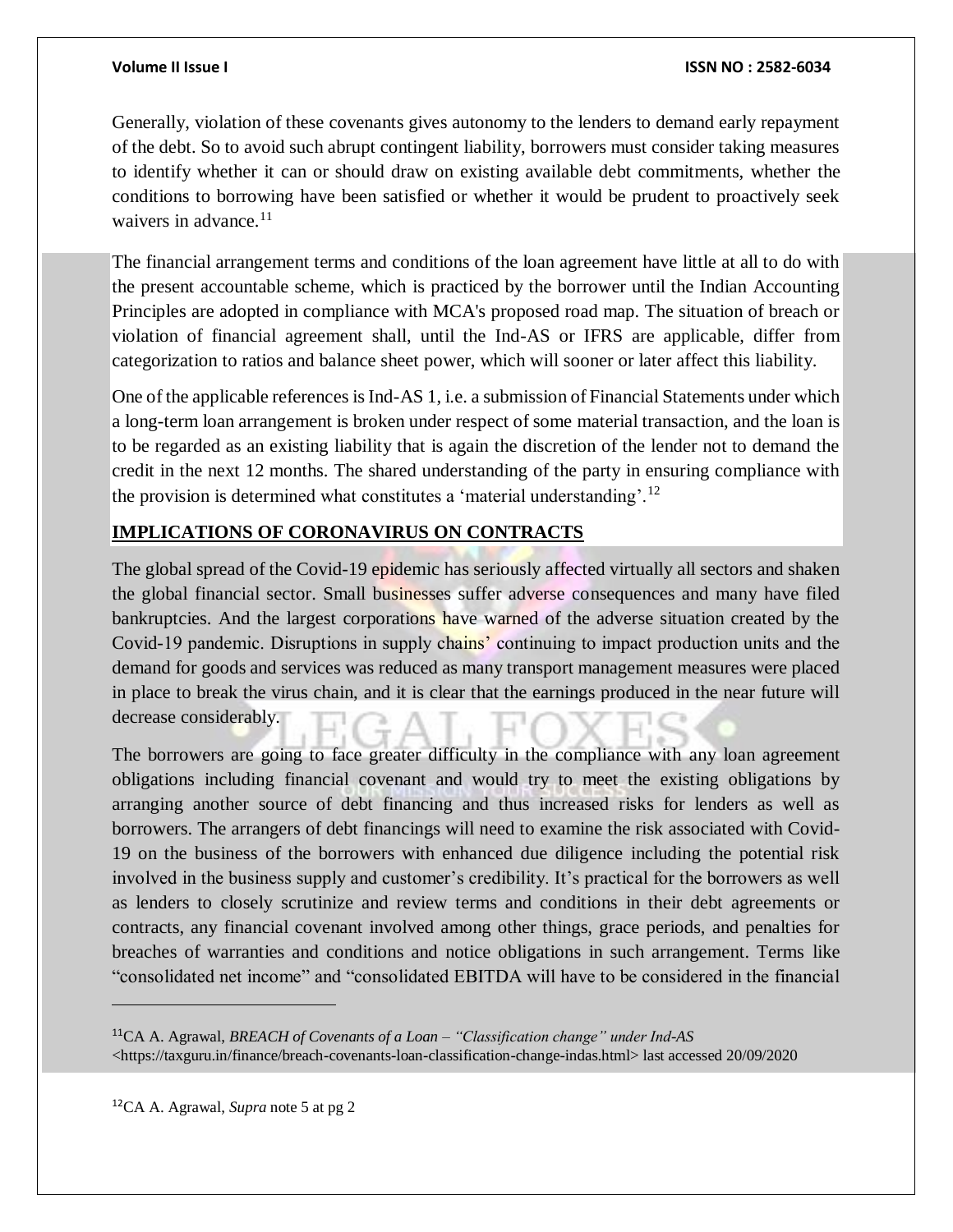covenants. The organizations may need to assess their existing financial strength and the ability to stretch their operations within the existing resources. The companies may also need to consider their refinance or arrange interim financing or avoid and non-essential and non-significant investments or sell their assets as an alternative to raise money to meet their current liabilities.<sup>13</sup>

### **FORCE MAJEURE**

**"Force majeure"** is a French phrase which means **"superior force"** and is embodied under sections 32 and 56 of the Indian Contract Actin the Indian laws. It is implicated in certain clauses in contracts that excuse a party's performance as a result of an **Act of God** event that is defined as, or deemed to be, "force majeure."

In the wake of the Corona outbreak, the government has responded by '**stay at home'** or '**work from home'** mandates restricting the transportation and movement of people as well as government units resulting in business and trade constraints as well. One of the other effects is that loan borrowers and their lenders have been issuing the '**Force Majeure Notice'** as an attempt to invoke the force majeure provisions governing under their loan agreements or contracts.

Typically, force majeure events include war, labor strike, natural disasters, terrorism, disruption of supply chains, epidemics, proclaimed national emergencies, and certain proclaimed governmental actions. However, force majeure is a civil law concept, since it is derived from the French civil law system and not a common law concept.<sup>14</sup>

A point here is to be noted that the application of the force majeure event clause would only excuse certain covenant compliances and cessation of work for a period longer than specified in the loan contract or the covenant, failure of which would otherwise customarily be deemed as default under the loan contract, and circumstances which are not in control of such borrower

The force majeure laws in India has been laid down through has the landmark case **Satyabrata Ghose vs Mugneeram Bangur & Co.<sup>15</sup>** and the jurisprudence of the same has been very well

[https://www.lexology.com/library/detail.aspx?g=81892366-a187-4a96-8605-](https://www.lexology.com/library/detail.aspx?g=81892366-a187-4a96-8605-a226dad3e642#:~:text=The%20occurrence%20of%20the%20event%20coupled%20with%20either%20actual%20delay,provided%20in%20the%20loan%20agreement)

 $\overline{a}$ 

<sup>&</sup>lt;sup>13</sup> Shearman and Sterlings, Coronavirus Implications In Loan Documents

[<sup>&</sup>lt;https://www.shearman.com/perspectives/2020/03/coronavirus-implications-in-loan-documents>](https://www.shearman.com/perspectives/2020/03/coronavirus-implications-in-loan-documents) last accessed 20/09/2020

**<sup>14</sup>**W. K Ihrig*, Loan Documentation: Force Majeure and the Implications of COVID-19,*

[a226dad3e642#:~:text=The%20occurrence%20of%20the%20event%20coupled%20with%20either%20actual%20de](https://www.lexology.com/library/detail.aspx?g=81892366-a187-4a96-8605-a226dad3e642#:~:text=The%20occurrence%20of%20the%20event%20coupled%20with%20either%20actual%20delay,provided%20in%20the%20loan%20agreement) [lay,provided%20in%20the%20loan%20agreement.](https://www.lexology.com/library/detail.aspx?g=81892366-a187-4a96-8605-a226dad3e642#:~:text=The%20occurrence%20of%20the%20event%20coupled%20with%20either%20actual%20delay,provided%20in%20the%20loan%20agreement)

<sup>15</sup> Satyabrata v. Mugneeram (AIR 1954 SC 44 at p. 48)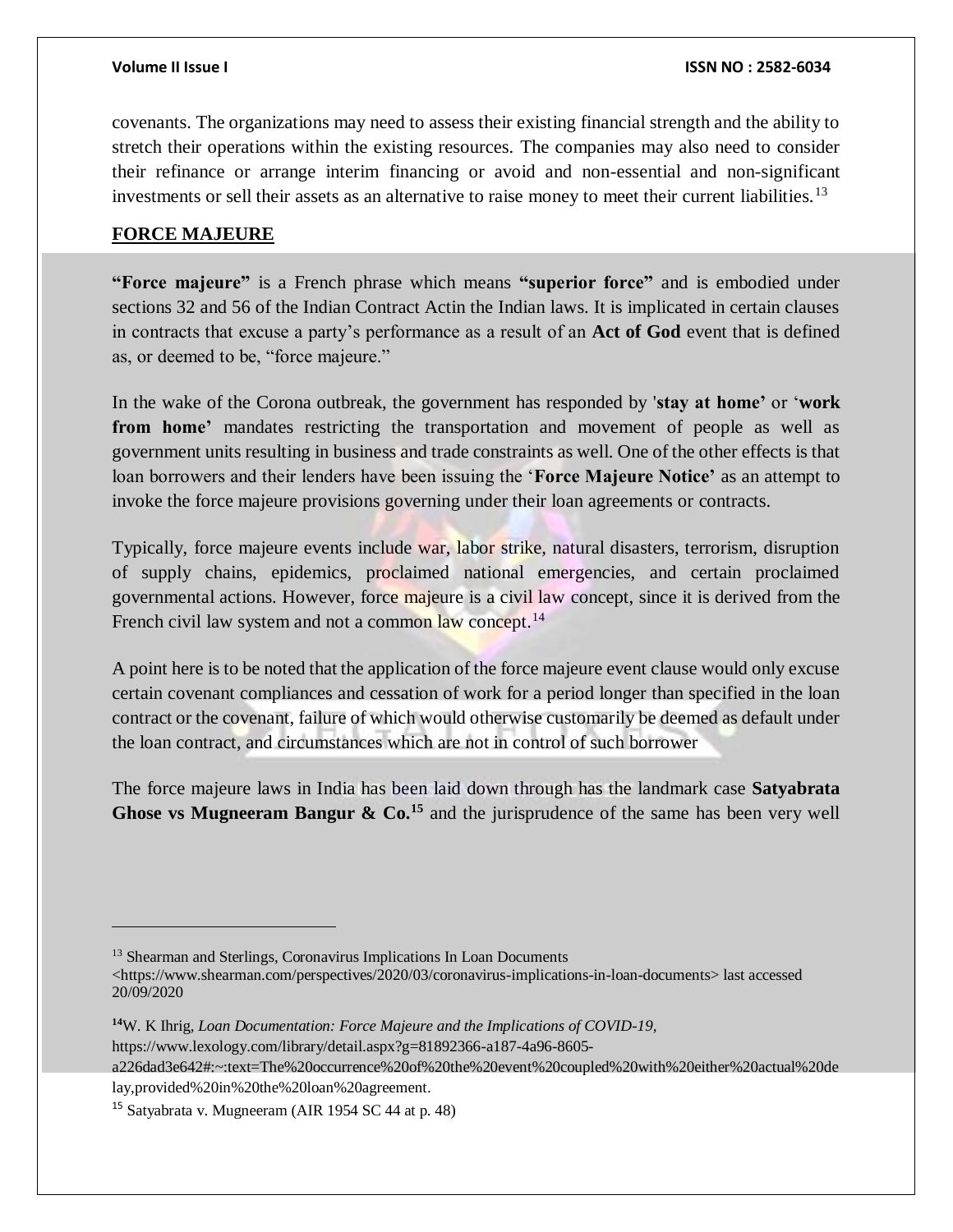$\overline{a}$ 

explained by Justice RF Nariman in the case of **Energy Watchdog v CERC (2017<sup>16</sup>).** The following points, in particular, are to be considered if the force majeure clause to be invoked:

- **Force Majeure as a General Concept** Situations or conditions which are beyond the reasonable control of either party doesn't make them liable under the event or condition that prevents the performance of their obligations as per the terms of the contract.
- **Duty to mitigate the and exercise due diligence** If such duty has been embodied in the contract, the meaning of 'reasonable diligence' will vary from case to case depending upon the language used in the contract and the relevant circumstances. Moreover, it should also be analyzed whether such duty has been endeavored in the best way possible to mitigate the effects of force majeure events.
- **Foreseeability –** Such an event must be unforeseeable or not reasonably foreseeable.
- **Notice -** Most contracts and agreements are required to notify the other party to invoke a force majeure clause. Sometimes such notice must be sent within the time, if prescribed, to claim the benefits out of it.
- **The burden of proof** The onus of proof is on the party which has invoked such claim and such provisions are customarily strictly construed by the courts.
- **Absence of Force majeure clause** If such clause isn't mentioned in the clause then the party can rely on the doctrine of frustration under **section 56 of the Indian Contract Act, 1872.** However, It must be proved that the performance of the particular is impossible and the arrangement intended fundamentally differs from that of at the time of executing such contracts. 17

In the current context, it should be determined first that whether and in what manner Covid-19 and its outcomes fit into the force majeure definition of financial covenants or loan contracts. The express language of the definition, specified events, its ambit, and context in which such definition has been construed are to be critically analyzed. Or sometimes, the contracts contain the openended definitions that capture the general broad meaning and isn't held liable for events outside its purview.

To an extent, there have been huge supply chain disruptions which have stopped the working of various industries resulting in stoppage of all the business operations as a whole hence no revenue has been generated or government response to the same, might create a "material shortage" or be construed as a disruption to transportation which would give rise to a force majeure event.

<sup>16</sup> Energy Watchdog & Ors. v. Central Electricity Regulatory Commission & Ors 2017

<sup>&</sup>lt;sup>17</sup> Cyril Amarchand Mangaldas, Coronavirus: Key Legal Issues for India Inc. With Covid-19, [<https://www.bloombergquint.com/](https://www.bloombergquint.com/)opinion/coronavirus-key-legal-issues-for-india-inc-with-covid-19> last accessed 20/09/2020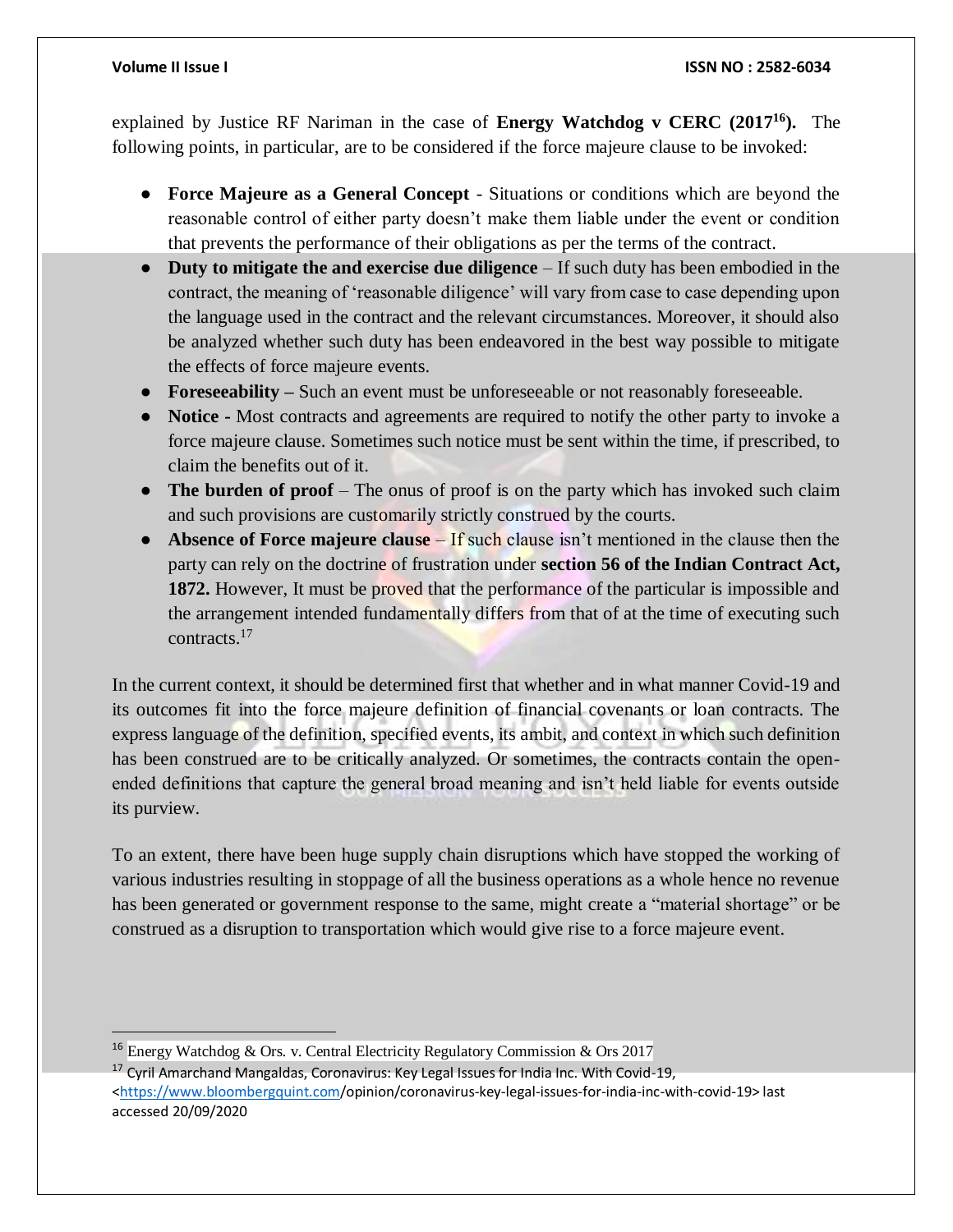Thus to assert force majeure, a standard has to made that the particular event or COVID-19 in the current situation claimed actually falls into the express contractual definition or applicable clause of the loan contract.

### **DISRUPTION IN SUPPLY**

Covid-19 Pandemic was conducted or is likely to result in postponed, interjected or even terminated outputs under several contracts. The fact that Covid-19 has stopped them from doing so fundamentally, or that they pursue it to use it as a justification for relieving themselves of these obligations, would most likely lead counterparties to postpone or prohibit the fulfillment of their contractual obligations. In view of their non-performance of their supplier, businesses may therefore be not able to meet their obligations under their customer agreements and may postpone or stop meeting their contractual commitments or may even withdraw from them. However, it is highly unlikely that Force Majeure would be a valid defense under each and every contract as different contracts and their governing laws stipulated different meanings for different circumstances.

### **III. HOW EBITDA HAS EVOLVED IN RESPECT OF FINANCIAL COVENANT IN THE EUROPEAN LOAN MARKET?**

In the US leveraged buy-out craze of the 1980s, EBITDA first rose to prominence and has since developed the main metric of leveraged finance transactions around the globe. This issue focuses on the transformation of the European loan market and discusses how, as a result of these developments, financial arrangements and some other guarantees in loan documents have been undermined in recent years.

Financial covenants are financial ratios that act as a mechanism for allocating funds. Influence rights between creditors and creditors. You report the status of the company during the borrowing era. If the state of the company is 'good,' equity investors remain accountable and may also obtain private benefits.<sup>18</sup>

### **FOUNDATION OF EBITDA**

 $\overline{a}$ 

The standard form facilities agreement of the Loan Market Association (LMA) for leveraged acquisition financing transactions includes a number of financial covenants, including; cashflow cover test (being the cashflow-to-debt service ratio); interest cover test (being the EBITDA to finance charges (interest and fees) ratio measured on a gross or net basis); and a leverage test (being an EBITDA ratio to the overall debt measured either grossly).

<sup>&</sup>lt;sup>18</sup> Structure and Determinants of Financial Covenants in Leveraged Buyouts, Center for Entrepreneurial and Financial Studies (CEFS), Technische Universität München, <https://www.econstor.eu/bitstream/10419/48443/1/616636369.pdf> last accessed 20/09/2020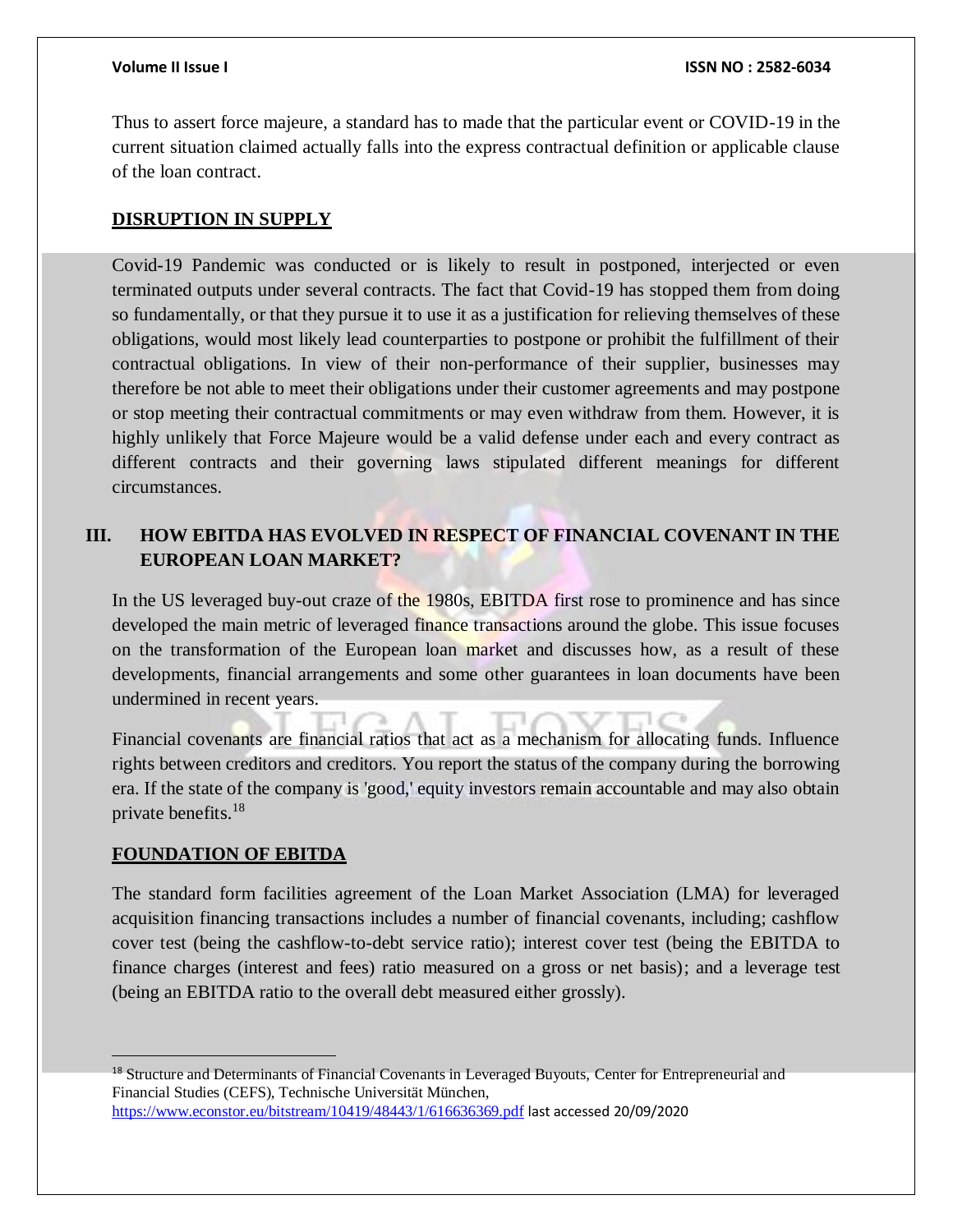The main component of all these tests is EBITDA (the uninitiated can refer to the description at the end of this article), from which the description of cash flow is extracted. This is despite the fact that under either GAAP or IFRS accounting principles EBITDA is not a recognized metric. The above-mentioned financial agreements (known as 'maintenance checks' because they oblige the borrower to maintain a certain degree of financial performance over the life of the loan) are intended to allow lenders to track the financial performance of the borrower against the negotiated financial estimates (known as the base case model) under which the transaction was planned.

In short, the amount of the debt and its service expense are prefaced by the company's ability to meet its goals. Maintenance reviews measure the company's financial results periodically on a rotating 12-month retrospective basis. Any major decreased financial performance in relation to the financial projections will result in one or more financial agreements being infringed. The resulting default case would encourage the lender to speak to the borrower and his financial advisors about what went wrong and how best the borrower can rectify it. The financial pact reviews are therefore intended to be an early warning system for lenders.

The theory is simple and experience also showed that maintenance agreements perform regularly the position they were intended for. Restructuring lawyers will confirm that almost all distressed deals have historically defaulted in the first place because they violated financial agreements, and this breach has enabled lenders to intervene at an early stage. On the other hand, private equity sponsors are understandably trying to avoid a portfolio company breach of their agreements and enable lenders to accelerate the loan potentially and to enforce their safeguard against this default.

### **SPONSOR NEGOTIATION OF FINANCIAL COVENANT TERMS**

The new years have been marked by the introduction of enhanced borrower flexibility and consequently decreased lender power into Europe-wide loan documents for sponsor-sponsored leveraged financing transactions. There are well known explanations for this, the main being a large increase in liquidity on the debt market. Sponsors have been able to gain in this borrowerfriendly atmosphere from the rivalry between lenders, debt funds, and banks alike to incorporate documentary terms only for their portfolio firms in the liquid US credit market that have their own roots in a more open and stable world of high-end bonds.

One result was that maintenance financial covenants were replaced by incident checks, generally referred to as 'Cov-Lite' facilities, at the broader end of the European leveraged finance market. For example, by way of instance, a leverage event test will prevent the creditor category from incurring indebtedness until the same indebtedness is incurred on the date of incurrence and the leverage ratio will therefore not exceed the specified amount, taking the new debt into account.

### **MAINTENANCE oF LEVARAGE TEST**

If the facilities include a revolving credit facility ('RCF') in a Cov-lite contract, a residual leverage maintenance test can remain. This would possibly be a "springing" test, and would only be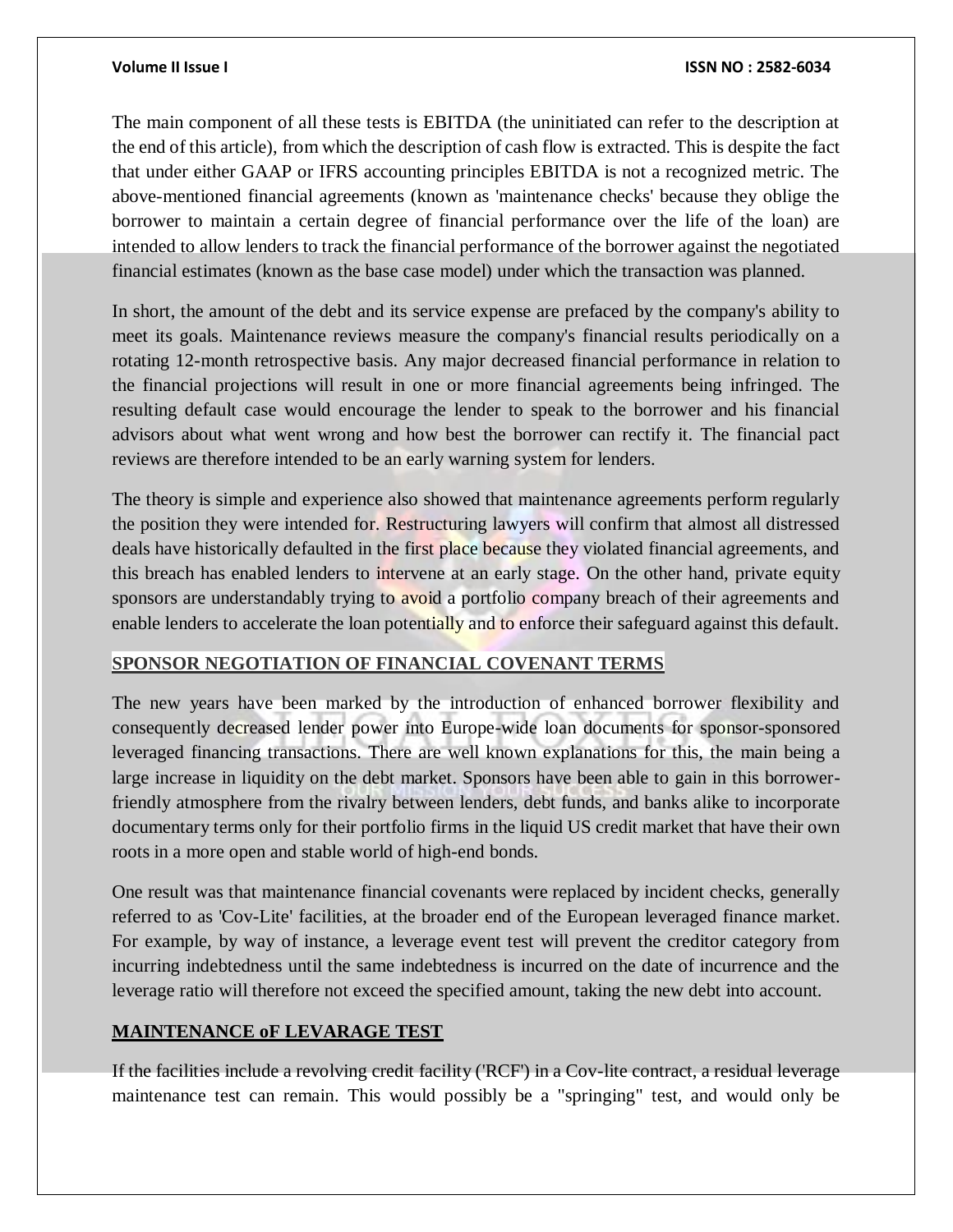operational during certain times when the borrowers have drawn down an accepted threshold sum of the RCF. In recent years, the RCF drawdown threshold has been subjected to upward pressure. When it was first introduced, at least 25 per-cent was set around the RCF, but now it is typically considerably higher and can be seen as high as 40 per-cent.

While there was pressure from sponsors to drop maintenance tests even in the mid-market, most of these dealings were not made on a cov-lite basis. It is primarily because there is no substantial secondary debt market in the mid-market (and the documentation also limits transfers in any case), so it is necessary for lenders to have financial covenant protection, as they do not have the option of merely selling under-performing credits. In the mid-market, the vast majority of transactions today include just one financial arrangement-the leverage exam-and are frequently referred to as "Cov-loose" transactions.<sup>19</sup>

For the reasons stated above, most lenders take comfort from the continued presence of the leverage test in the documents. However, some of these checks are designed in such a way that they are extremely unlikely to be triggered until such a period when the company goes into default on payment (i.e., it has become unable to pay interest or other loan-related service costs). A panellist commented at the Debt wire Mid-Market European Forum in June, "Frankly, the leverage test is sometimes not worth the paper it is written on these days!"

The downside is that the borrower only has to raise debt which would otherwise be forbidden and not regularly followed up. The borrower must only be checked at the point. If the incurrence test is satisfied at the time needed, the debt should be not reduced, if profits later decline, to breach the leverage ratio. The significance of these disadvantages is not shown by a maintenance leverage test.

### **EBITDA ADD-BACKS AND OTHER ADJUSTMENTS**

EBITDA is, as mentioned above, an accounting fiction in itself. It is an effort to describe and measure the company's "business as usual" income by removing the impact of borrowings, taxation, accounting changes, and one-off events (outstanding items). Since EBITDA does not have a common accounting definition, it must be established for the purposes of a specific transaction and thus leaves accessible to heavy negotiation by itself.

### **EXCEPTIONS**

 $\overline{a}$ 

In fact, what is or is not, in accounting terms, an "exceptional item" can not be completely described by merely referring to the word "exceptional item." Borrowers should look to provide a long list of products that will be handled so as not to minimize EBITDA in order to ensure that

<sup>19</sup>The evolving fiction of EBITDA in the European leveraged finance loans market**, <**[https://www.lexology.com/library/detail.aspx?g=c857e565-75f9-4563-a690-047c326af17b>](https://www.lexology.com/library/detail.aspx?g=c857e565-75f9-4563-a690-047c326af17b) last accessed 20/09/2020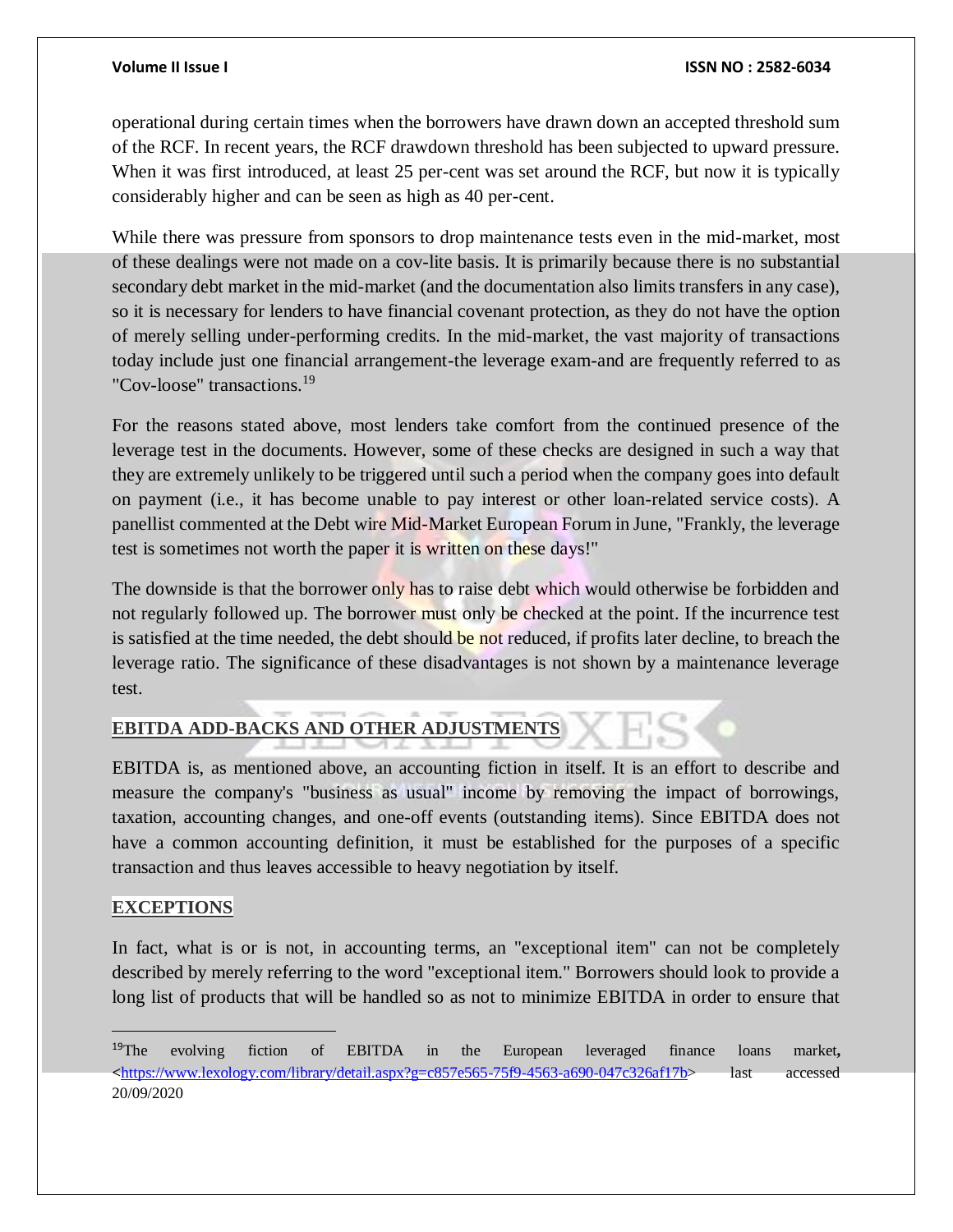unique products that affect their earnings will be counted as exceptional items. This list needs consideration as to whether all goods are really suitable. For example, certain sponsors can request that "business as normal" loss-making contracts be regarded as extraordinary products based on the fact that their loss-making existence makes them unique. Alternatively, borrowers can depend on a common concept of exceptional products and benefit from this lack of specificity in order to enable more versatility for themselves. Often capping the number of losses that can be viewed as extraordinary to this function can be reasonable.

### **PROFORMA ADJUSTMENT**

It is likely that a portfolio company will look to acquire additional businesses during the life of the debt facilities and most facilities agreements will contain an incremental facility (usually uncommitted) which is designed to be drawn down to help the business to fund such acquisitions. As a result, the concept of EBITDA changed over time to take into account the potential for an acquisition to be made within a 12-month rolling covenant testing period.

The most common way of doing this is to adapt the concept of EBITDA for the purpose of the leverage test by establishing a description of "proforma EBITDA" to be used instead of plain EBITDA in the leverage test. Those modifications give proforma impact to any acquisition made during the applicable test period. This ensures that a company's earnings gained during the year at any time will be viewed as gained over the entire 12-month span.

Some transactions go further and allow the CFO to increase EBITDA by taking into account the "revenue synergies" that the company expects would be realized as a result of the event in question. Lenders are more cautious about such inclusions on the grounds that sales synergies are more difficult to measure, and therefore more vulnerable to business speculation.

Nevertheless, in recent times, the capacity of the CFO to provide income synergies on transactions has increased, albeit always subject to the types of caps listed above. Whatever is accepted about EBITDA add-backs to a specific transaction, lenders which demand clarity and demand that the borrower clarify and identify in the compliance certificate to be delivered as part of the quarterly financial reporting package where exceptional items and synergies have been included in the EBITDA calculation for that specific test period. Where the company of a borrower is exposed to forex fluctuations, it may also be necessary for the parties to decide how to handle those fluctuations for the purposes of calculating financial definitions. Consistency will be important in this.

### **THE BROADER IMPACT OF EBITDA**

The above changes that may have the effect of improving EBITDA are not applying exclusively to those deals that include a leverage test for maintenance. The creditor would be equally willing to raise the EBITDA amount in the case of a Cov-lite deal for every spring leverage test and for incident testing purposes. In addition, the concept of EBITDA has significance beyond financial covenants, be it maintenance or incidental in nature. To avoid possible value leakage from the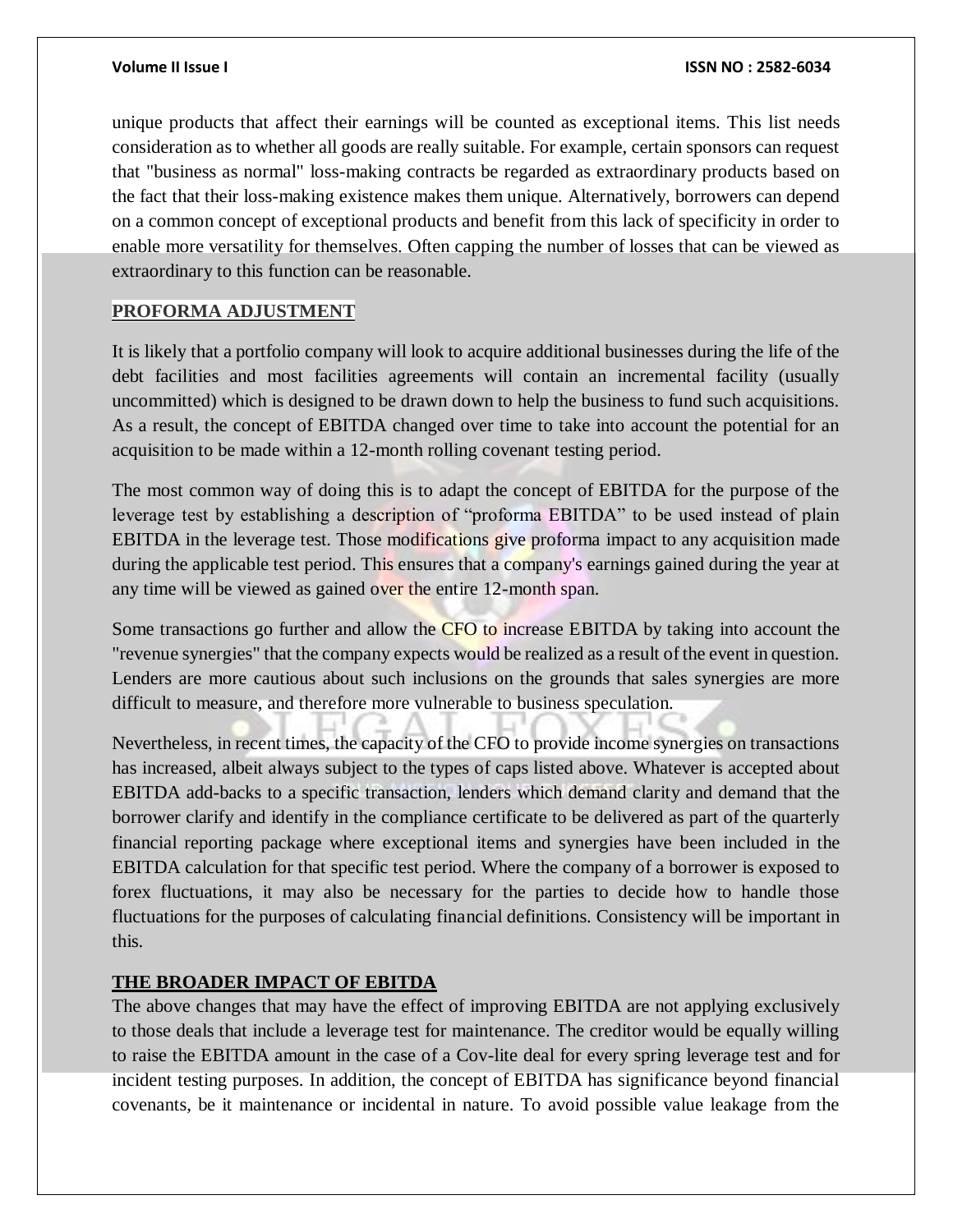community on which the lenders have based their credit appraisal, large-cap and mid-market transactions include negative covenants to discourage companies from making acquisitions; disposal of cash, securities and guarantees, loans, and other operations.

Unless they fall under a set of unique exceptions (colloquially referred to as "permissions") or, failing that, under a specified financial limit or basket, these types of activities would be prohibited. While the basket level will be set by comparison to a fixed sum at the time of signing an agreement, it is now generally agreed that such baskets will rise as EBITDA increases, thus making the further versatility to the creditor. If lenders have agreed that changes may be made to EBITDA for financial covenants purposes, they may find it difficult to argue against the borrower using the adjusted EBITDA (rather than the "real" EBITDA) figure when measuring the expansion of such baskets.

"Beware of misconceptions; it is more harmful than ignorance"

The popular quote by George Bernard Shaw is fitting, although he is unlikely to have foreseen it being used in this specific sense. Potential lenders should ensure that both the concept of EBITDA itself and the positions in the documents where that word is used are analyzed in order to understand how robust the financial measures are. It is then easier to determine, armed with that information, if the risk/reward ratio for that particular deal is an appealing proposition and, in the case of an agreement involving a maintenance leverage test, if that test is capable of meeting the requirements of the lenders for its inclusion and, in the first place, justifying the corresponding price.

### **CONCLUSION**

The response of the lender and approval of these improvements is a vital measure of the complexities of stakeholders and will determine how COVID-19 restructurings develop. The COVID-19 pandemic has negatively impacted the operations of business activities and financial conditions in almost every market and sector globally. As a result, under their current loan documents and any future credit services, borrowers and lenders need to recognize some problems, lenders must look carefully at the underlying business to establish whether or not the problems would have arisen anyway and to act accordingly, in which case most businesses should be looking to agree to short term waivers of such breaches to reset the covenants when they have the information and certainty to be able to do so.

To decide whether or not the issues may have occurred or not and to respond accordingly, lenders must look at the underlying entity,

In which case certain firms should attempt to at least agree to short-term exemptions to those violations to reset the deals until they have the knowledge and assurance to do so.